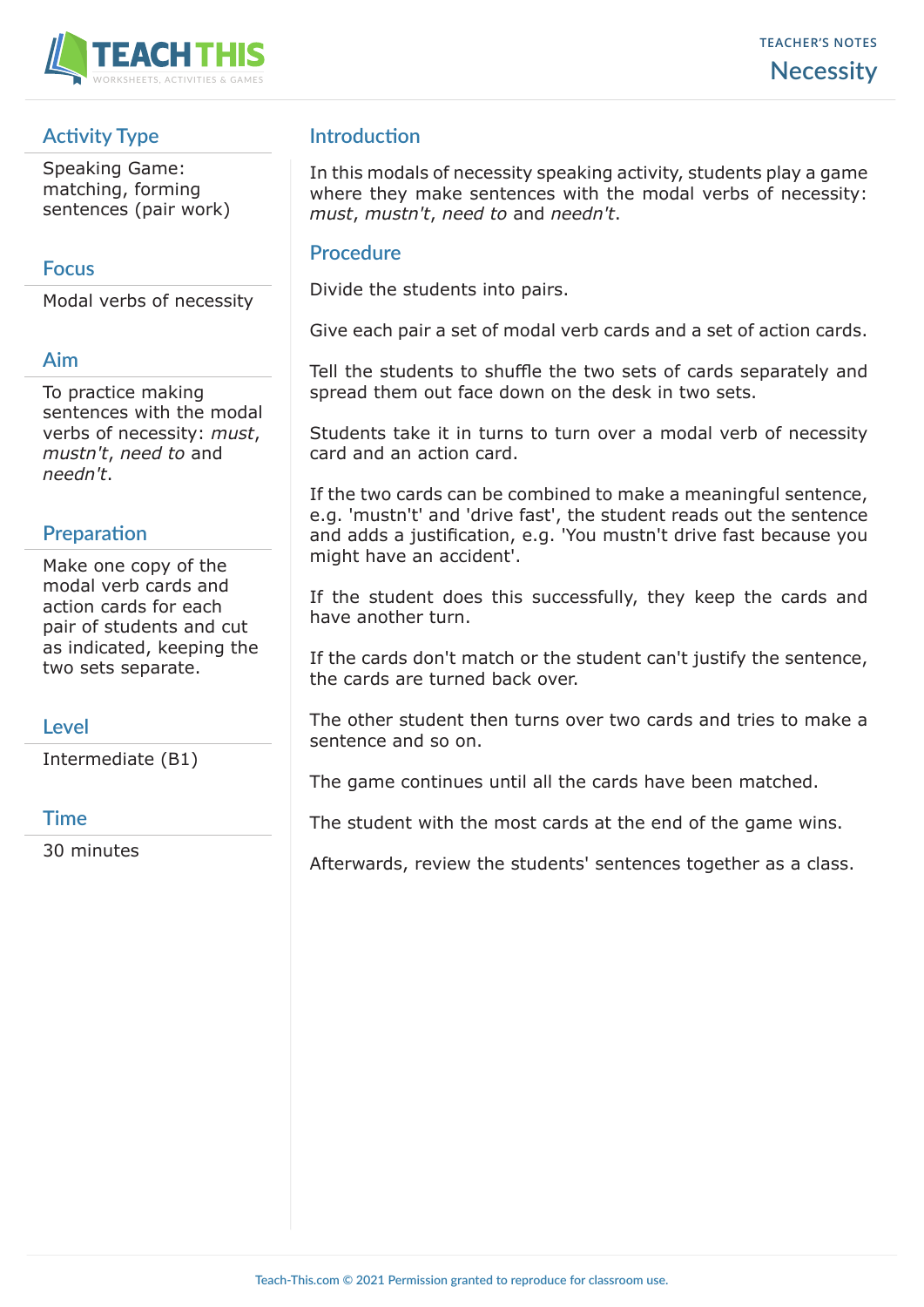

# **Modal verb cards**

| $\overline{\mathsf{X}}$ | ${\sf must}$ | must    | ${\sf must}$ | must         |
|-------------------------|--------------|---------|--------------|--------------|
|                         | mustn't      | mustn't | mustn't      | mustn't      |
|                         | ${\sf must}$ | must    | must         | ${\sf must}$ |
|                         | mustn't      | mustn't | needn't      | needn't      |
|                         | needn't      | needn't | needn't      | needn't      |
|                         | need to      | need to | need to      | need to      |
|                         | needn't      | needn't | need to      | need to      |